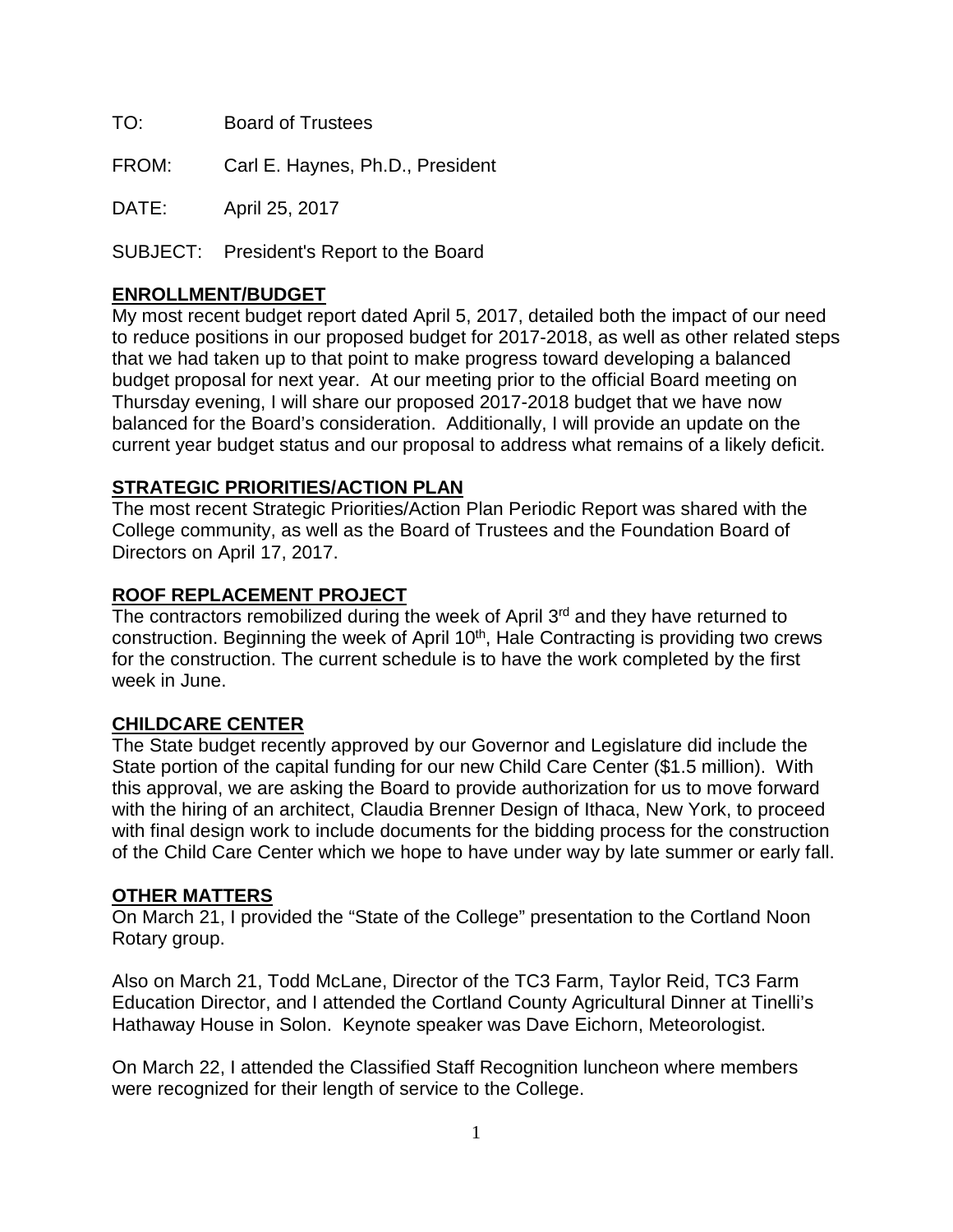Also on March 22, Provost Conners, Dean Bradac, Dean Penziul, and I met with Dr. Zvi Szafran, President of SUNY Canton, to discuss possible future collaborations.

On March 23, I presented my "State of the College" report to the Cortland County Legislature.

On March 27, we held our Pathways Scholarship reception with approximately 100 people in attendance. Three Pathways Scholarship recipients, Shana Blum, Daniel Lancaster and William Morrow provided very heartwarming presentations.

On March 28 – 31, I, along with Cathy Northrop, attended the International Chair Academy Annual Conference in Orlando, Florida, where I was presented with the 2017 Chair Academy Director's Award, and Cathy received the 2017 Idahlynn Karre Exemplary Leadership Award. Keynote speakers at the conference included Ken Steele, a higher education market research analyst and brand consultant, Jane Jenkins Herlong, a recent inductee into the prestigious Speaker Hall of Fame, Margaret Wheatley, consultant and award winning author, and Pat Williams, a member of the basketball Hall-of-Fame, currently serving as co-founder and senior vice president of the NBA's Orlando Magic.

On April 3, I together with Provost Conners, Dean Penziul, Victoria Zeppelin, Director of CollegeNow, and Maria Nissi, Associate Director of CollegeNow, hosted Jason Trumble, Principal at Ithaca City High School, and Karen Kiechle, Special Education Teacher, to a lunch meeting to discuss partnership and collaboration between Tompkins Cortland and Ithaca City Schools.

On April 4, Paul Brenner and I met with Steve Gobel, President of the First National Bank of Groton, to discuss possible support for our Child Care Center Endowment Campaign.

On April 5, Provost Conners and I interviewed the third candidate for our Senior Global Officer, Donna Casula. Following the appropriate internal reviews and feedback from the search committee for this position, we subsequently offered Donna the position. She has accepted and will begin at the College on May 1<sup>st</sup>.

Also on April 5, I provided introductory remarks at the Student Employment Appreciation event held in the Forum.

On April 7, I provided the "Leadership in the Mirror" speech to the PEAKS Leadership Group at Coltivare.

On April 11, I, together with Trustee Schlather and Taylor Reid, TC3 Farm Education Director, traveled to Broome Community College for a meeting of the Southern Tier Regional Community College Council.